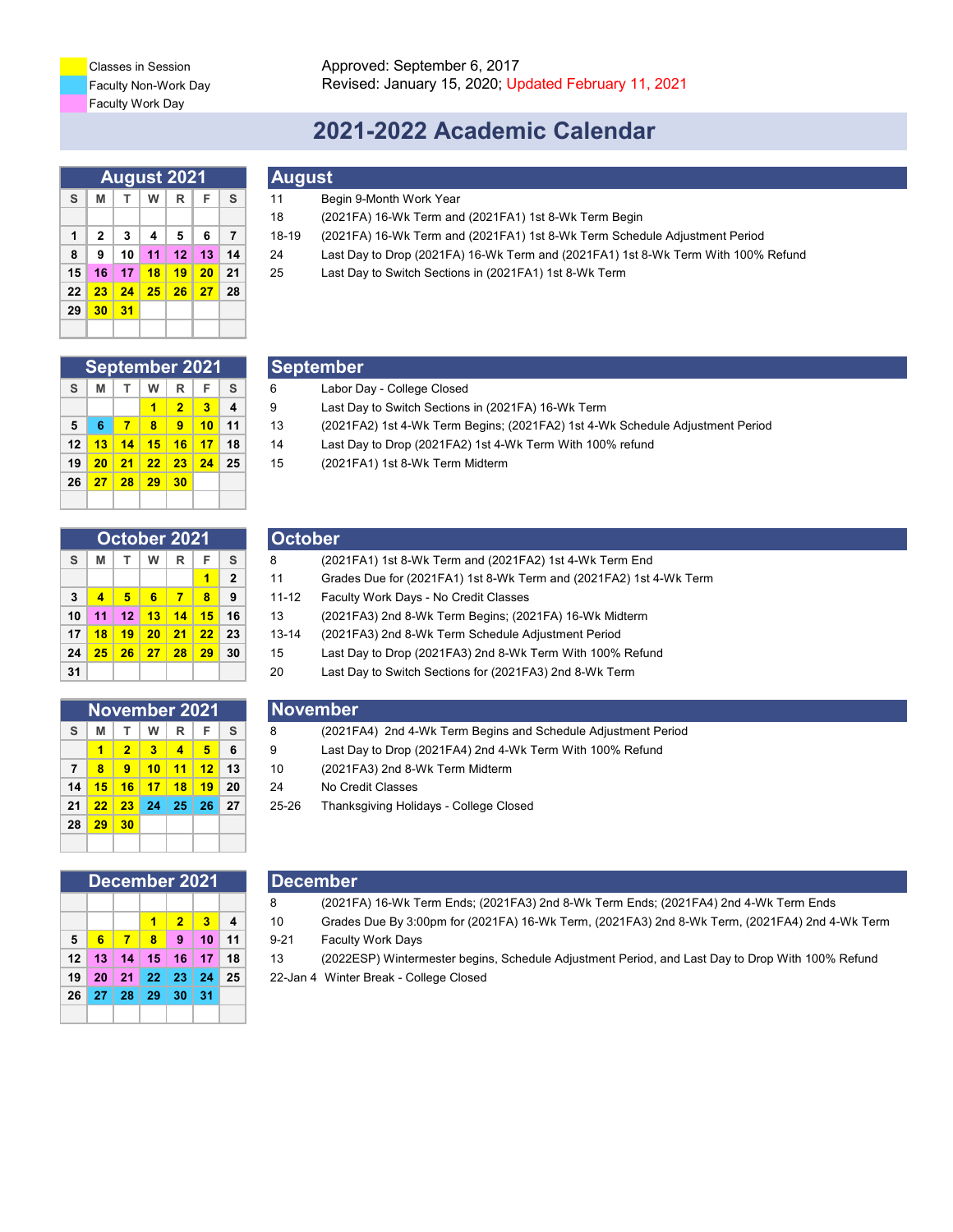# **2021-2022 Academic Calendar**

Faculty Non-Work Day Faculty Work Day Classes in Session

| January 2022 |    |                |    |    |       |    |  |  |  |
|--------------|----|----------------|----|----|-------|----|--|--|--|
| S            | М  | T.             | W  | R  | F     | S  |  |  |  |
|              |    |                |    |    |       | 1  |  |  |  |
| $\mathbf{2}$ | 3  | $\overline{4}$ | 5  | 6  | 7     | 8  |  |  |  |
| 9            | 10 | 11             | 12 | 13 | $-14$ | 15 |  |  |  |
| 16           | 17 | 18             | 19 | 20 | 21    | 22 |  |  |  |
| 23           | 24 | 25             | 26 | 27 | 28    | 29 |  |  |  |
| 30           | 31 |                |    |    |       |    |  |  |  |

| <b>February 2022</b> |    |    |                |    |    |    |  |  |  |  |
|----------------------|----|----|----------------|----|----|----|--|--|--|--|
| S                    | М  |    | w              | R  | F  | S  |  |  |  |  |
|                      |    | 1  | $\overline{2}$ | -3 | 4  | 5  |  |  |  |  |
| 6                    | 7  | 8  | 9              | 10 | 11 | 12 |  |  |  |  |
| 13                   | 14 | 15 | 16             | 17 | 18 | 19 |  |  |  |  |
| 20                   | 21 | 22 | 23             | 24 | 25 | 26 |  |  |  |  |
| 27                   | 28 |    |                |    |    |    |  |  |  |  |
|                      |    |    |                |    |    |    |  |  |  |  |

| <b>March 2022</b> |    |    |                |              |                         |    |  |  |  |
|-------------------|----|----|----------------|--------------|-------------------------|----|--|--|--|
| S                 | М  | т  | w              | $\mathsf{R}$ | F                       | S  |  |  |  |
|                   |    | 1  | $\overline{2}$ | 3            | $\overline{\mathbf{A}}$ | 5  |  |  |  |
| 6                 | 7  | 8  | 9              | 10           | 11                      | 12 |  |  |  |
| 13                | 14 | 15 | 16             | 17           | 18                      | 19 |  |  |  |
| 20                | 21 | 22 | 23             | 24           | 25                      | 26 |  |  |  |
| 27                | 28 | 29 | 30             | 31           |                         |    |  |  |  |
|                   |    |    |                |              |                         |    |  |  |  |

| <u> January</u> |
|-----------------|
|                 |

| S. | M                            | W <sub>1</sub> | . R 1 | <sub>S</sub>                |       | (2022ESP) Wintermester Ends                                                           |
|----|------------------------------|----------------|-------|-----------------------------|-------|---------------------------------------------------------------------------------------|
|    |                              |                |       |                             |       | Grades Due for (2022ESP) Wintermester                                                 |
|    | $2 \mid 3 \mid$              | 5 <sup>1</sup> | $-6$  | -8                          | 10    | (2022SP) 16-Wk Term and (2022SP1) 1st 8-Wk Term Begin                                 |
|    | 9 <mark>10 11 12 13</mark> . |                |       | $14$ 15                     | 10-11 | (2022SP) 16-WK Term and (2022SP1) 1st 8-Wk Term - Schedule Adjustment Period          |
|    | 16   17                      |                |       | <mark>18 19 20 21</mark> 22 | 14    | Last Day to Drop for (2022SP) 16-Wk Term and (2022SP1) 1st 8-Wk Term With 100% Refund |

- **23 24 25 26 27 28 29** 17 Martin Luther King, Jr. Holiday College Closed
- **30 31** 18 Last Day to Switch Sections in (2022SP1) 1st 8-Wk Term

### **February**

- **S M T W R F S** 1 Last Day to Switch Sections in (2022SP) 16-Wk Term
- **1 2 3 4 5** 2 (2022SP2) 1st 4-Wk Term Begins and Schedule Adjustment Period
- **6 7 8 9 10 11 12** 3 Last Day to Drop (2022SP2) 1st 4-Wk Term With 100% Refund
- **13 14 15 16 17 18 19** 4 (2022SP1) 1st 8-Wk Term Midterm
- **20 21 22 23 24 25 26** 18 Professional Development No Credit Classes
- **March S M T W R F S** 2 (2022SP) 16-Wk Term Midterm; (2022SP1) 1st 8-Wk Term Ends; (2022SP2) 1st 4-Wk Term Ends **1 2 3 4 5** 4 Grades Due for (2022SP1) 1st 8-Wk Term and (2022SP2) 1st 4-Wk Term **6 7 8 9 10 11 12** 7-11 Spring Break - No Credit Classes **13 14 15 16 17 18 19** 14 (2022SP3) 2nd 8-Wk Term Begins **20 21 22 23 24 25 26** 14-15 (2022SP3) 2nd 8-Wk Term Schedule Adjustment Period
- **27 28 29 30 31** 16 Last Day to Drop (2022SP3) 2nd 8-Wk Term With 100% Refund

|    |    |     | April 2022 |              |                         |                |
|----|----|-----|------------|--------------|-------------------------|----------------|
| S  | М  | T.  | W          | $\mathsf{R}$ | F                       | S              |
|    |    |     |            |              | 1                       | $\overline{2}$ |
| 3  | 4  | - 5 | $-6$       | -7           | $\overline{\mathbf{8}}$ | 9              |
| 10 | 11 |     | 12 13 14   |              | 15                      | 16             |
| 17 | 18 | 19  | 20         | 21           | 22                      | 23             |
| 24 | 25 |     | 26 27 28   |              | 29                      | 30             |
|    |    |     |            |              |                         |                |

|    |                |    | <b>May 2022</b> |    |    |    |
|----|----------------|----|-----------------|----|----|----|
| S  | М              | т  | W               | R  | F  | S  |
|    |                |    |                 |    |    |    |
| 1  | $\overline{2}$ | 3  | 4               | 5  | 6  | 7  |
| 8  | 9              | 10 | 11              | 12 | 13 | 14 |
| 15 | 16             | 17 | 18              | 19 | 20 | 21 |
| 22 | 23             | 24 | 25              | 26 | 27 | 28 |
| 29 | 30             | 31 |                 |    |    |    |

|--|

- **S M T W R F S** 7 (2022SP4) 2nd 4-Wk Term Begins and Schedule Adjustment Period
- **1 2** 8 (2022SP3) 2nd 8-Wk Term Midterm
- **3 4 5 6 7 8 9** 8 Last Day to Drop (2022SP4) 2nd 4-Wk Term With 100% Refund

|                |            |             |                  | <b>May 2022</b>                               |           |    | <b>May</b> |                                                                                                    |
|----------------|------------|-------------|------------------|-----------------------------------------------|-----------|----|------------|----------------------------------------------------------------------------------------------------|
| s l            | M          |             | W                | R <sub>1</sub>                                | F.        | S. |            | (2022SP) 16-Wk Term Ends; (2022SP3) 2nd 8-Wk Term Ends; (2022SP4) 2nd 4-Wk Term Ends               |
|                |            |             |                  |                                               |           |    | 6          | Grades Due by 3 p.m. for (2022SP) 16-Wk Term, (2022SP3) 2nd 8-Wk Term, and (2022SP4) 2nd 4-Wk Term |
| $\blacksquare$ |            |             | $\blacktriangle$ | 5 <sup>1</sup>                                | -6        |    | 10         | Graduation at 7 p.m. and 9-Month Work Year Ends                                                    |
|                | $8 \mid 9$ | $\sqrt{10}$ | 11               |                                               | $12$   13 | 14 | 11         | <b>Begin Summer Employment</b>                                                                     |
|                |            |             |                  | 15 <mark>  16   17   18   19   20  </mark> 21 |           |    | 16         | (2022SU) 8-Wk Term Begins; (2022SU1) 1st 4-Wk Term Begins                                          |
|                |            |             |                  | 22 <mark>23 24 25 26 27</mark> 28             |           |    | $16-17$    | (2022SU) 8-Wk Term and (2022SU1) 1st 4-Wk - Schedule Adjustment Period                             |

- **29 30 31** 18 Last Day to Drop (2022SU) 8-Wk Term and (2022SU1) 1st 4-Wk Term With 100% Refund
- 30 Memorial Day No Credit Classes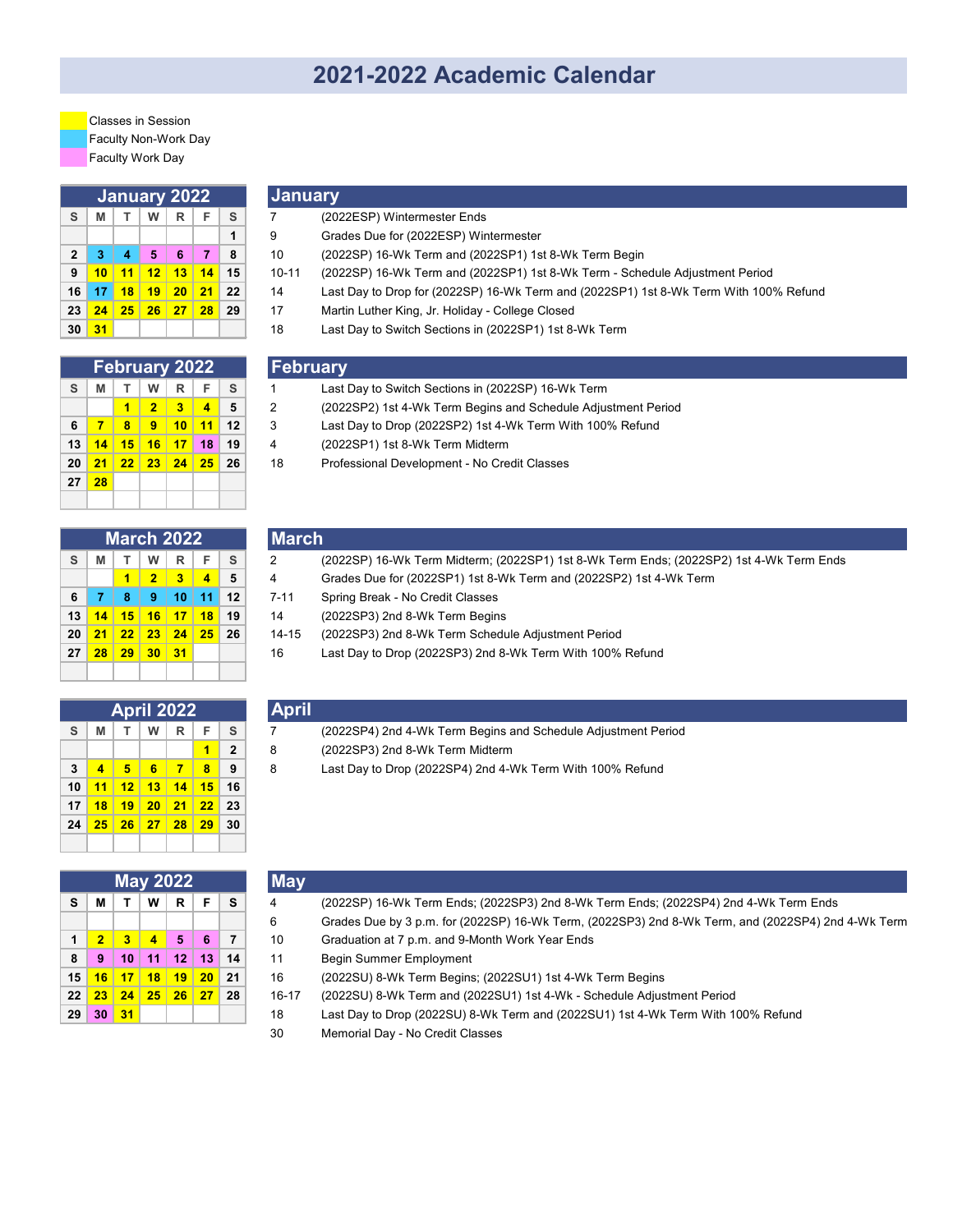# **2021-2022 Academic Calendar**

Faculty Non-Work Day Faculty Work Day Classes in Session

| June 2022 |    |    |    |                |    |                         |  |
|-----------|----|----|----|----------------|----|-------------------------|--|
| S         | М  | т  | w  | R              | F  | S                       |  |
|           |    |    | 1  | $\overline{2}$ | 3  | $\overline{\mathbf{4}}$ |  |
| 5         | 6  | 7  | 8  | 9              | 10 | 11                      |  |
| 12        | 13 | 14 | 15 | 16             | 17 | 18                      |  |
| 19        | 20 | 21 | 22 | 23             | 24 | 25                      |  |
| 26        | 27 | 28 | 29 | 30             |    |                         |  |
|           |    |    |    |                |    |                         |  |

| June |
|------|
|      |

**S M T W R F S** 10 (2022SU) 8-Wk Term Midterm; (2022SU1) 1st 4-Wk Term Ends **1 2 3 4** 13 Grades Due for (2022SU1) 1st 4-Wk Term

|    | <b>July 2022</b> |    |    |    |    |              |  |  |  |
|----|------------------|----|----|----|----|--------------|--|--|--|
| S  | М                | т  | w  | R  | F  | S            |  |  |  |
|    |                  |    |    |    | 1  | $\mathbf{2}$ |  |  |  |
| 3  | 4                | 5  | 6  | 7  | 8  | 9            |  |  |  |
| 10 | 11               | 12 | 13 | 14 | 15 | 16           |  |  |  |
| 17 | 18               | 19 | 20 | 21 | 22 | 23           |  |  |  |
| 24 | 25               | 26 | 27 | 28 | 29 | 30           |  |  |  |
| 31 |                  |    |    |    |    |              |  |  |  |

|                |                        | <b>July 2022</b> |    |    |    | <b>July</b> |                                                                                                  |
|----------------|------------------------|------------------|----|----|----|-------------|--------------------------------------------------------------------------------------------------|
| S.             | м                      | W <sub>1</sub>   | R. | F. | S. | 4           | Independence Day - College Closed                                                                |
|                |                        |                  |    |    |    | 4-8         | Summer Break                                                                                     |
| 3 <sup>1</sup> |                        | 6                |    | 8  | 9  | 12          | (2022SU) 8-Wk Term Ends                                                                          |
|                | 10 <mark>  11  </mark> | 12 13 14 15 16   |    |    |    | 13          | (2022SU2) 2nd 4-Wk Term Begins and Schedule Adjustment Period; Grades Due for (2022SU) 8-Wk Term |
|                | 17 <mark>  18</mark>   | $19$ 20 21 22 23 |    |    |    | 14          | Last Day to Drop (2022SU2) 2nd 4-Wk Term with 100% Refund                                        |
|                |                        |                  |    |    |    |             |                                                                                                  |

|                |    |                | <b>August 2022</b>      |                |    |    |
|----------------|----|----------------|-------------------------|----------------|----|----|
| S              | М  | Τ.             | W                       | R              | F  | S  |
|                |    |                |                         |                |    |    |
|                | 1  | $\overline{2}$ | $\overline{\mathbf{3}}$ | $\overline{4}$ | 5  | 6  |
| $\overline{7}$ | 8  | 9              | 10                      | 11             | 12 | 13 |
| 14             | 15 | 16             | 17                      | 18             | 19 | 20 |
| 21             | 22 | 23             | 24                      | 25             | 26 | 27 |
| 28             | 29 | 30             | 31                      |                |    |    |

|    |   |   | 24 <mark>25 26 27 28 29</mark> 30 |   |              |        |                                                  |  |
|----|---|---|-----------------------------------|---|--------------|--------|--------------------------------------------------|--|
| 31 |   |   |                                   |   |              |        |                                                  |  |
|    |   |   |                                   |   |              |        |                                                  |  |
|    |   |   | <b>August 2022</b>                |   |              | August |                                                  |  |
| S. | M | W | R.                                | Е | <sub>S</sub> |        | (2022SU2) 2nd 4-Wk Term Ends                     |  |
|    |   |   |                                   |   |              | 9      | Grades Due by 3 p.m. for (2022SU2) 2nd 4-Wk Term |  |
|    |   |   |                                   |   |              |        |                                                  |  |

- **1 2 3 4 5 6** 9 End Summer Employment Agreement
- **7 8 9 10 11 12 13** 10 Begin 9-Month Work Year (2022-2023)

Inclement Weather Make-Up Days Include: March 7-11 May 9